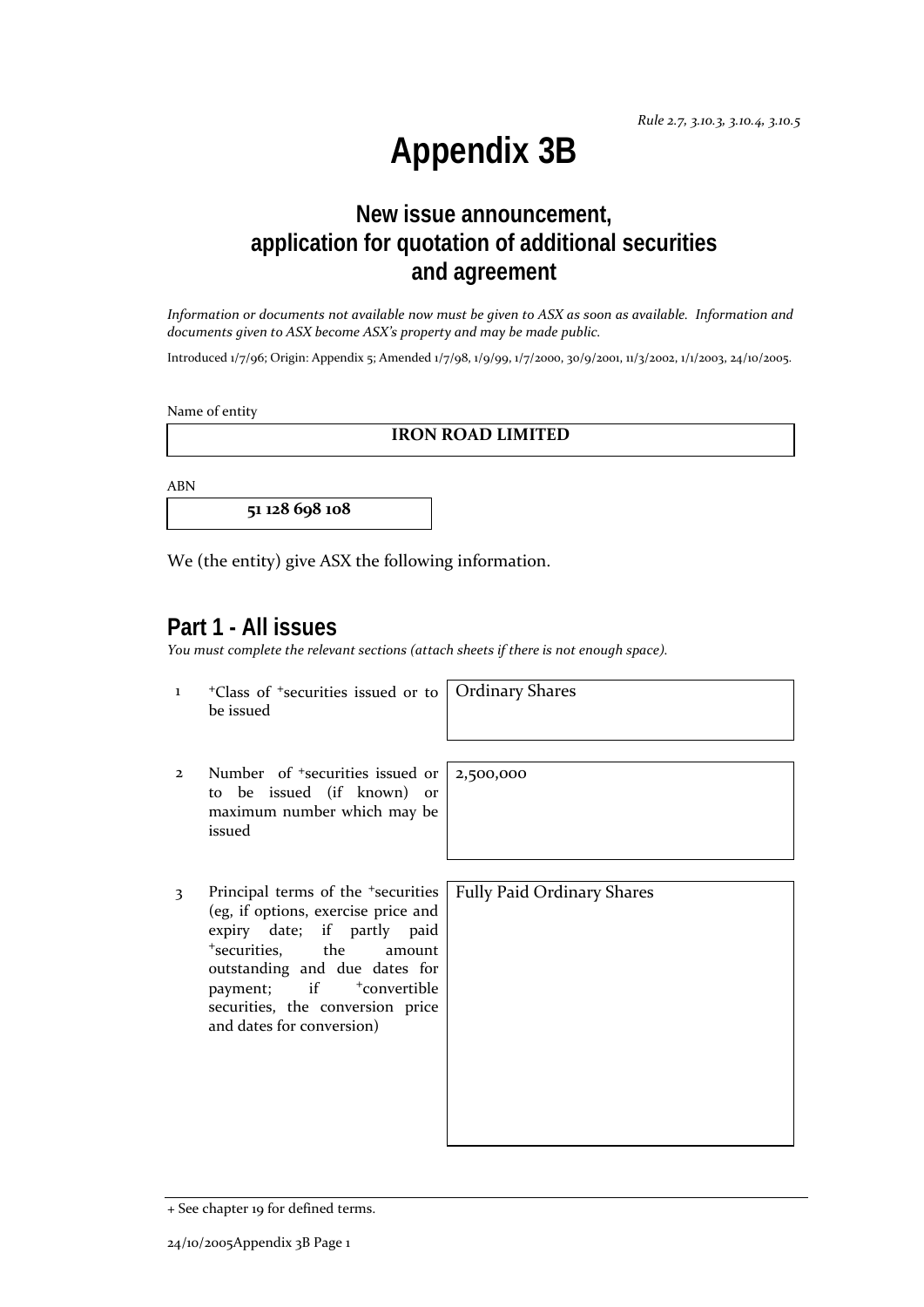| 4 | Do the <sup>+</sup> securities rank equally in<br>all respects from the date of<br>allotment with an existing <sup>+</sup> class<br>of quoted <sup>+</sup> securities?<br>If the additional securities do not<br>rank equally, please state:<br>the date from which they do<br>the extent to which they<br>$\bullet$<br>participate<br>for<br>the<br>next<br>dividend, (in the case of a<br>trust, distribution) or interest<br>payment<br>the extent to which they do<br>$\bullet$<br>not rank equally, other than in<br>relation to the next dividend,<br>distribution<br>interest<br><b>or</b><br>payment | Yes                                                                                                                                                                                                                                                                                                                                                                                                                                         |  |  |
|---|--------------------------------------------------------------------------------------------------------------------------------------------------------------------------------------------------------------------------------------------------------------------------------------------------------------------------------------------------------------------------------------------------------------------------------------------------------------------------------------------------------------------------------------------------------------------------------------------------------------|---------------------------------------------------------------------------------------------------------------------------------------------------------------------------------------------------------------------------------------------------------------------------------------------------------------------------------------------------------------------------------------------------------------------------------------------|--|--|
|   |                                                                                                                                                                                                                                                                                                                                                                                                                                                                                                                                                                                                              |                                                                                                                                                                                                                                                                                                                                                                                                                                             |  |  |
| 5 | Issue price or consideration                                                                                                                                                                                                                                                                                                                                                                                                                                                                                                                                                                                 | \$687,500.00                                                                                                                                                                                                                                                                                                                                                                                                                                |  |  |
|   |                                                                                                                                                                                                                                                                                                                                                                                                                                                                                                                                                                                                              |                                                                                                                                                                                                                                                                                                                                                                                                                                             |  |  |
| 6 | Purpose of the issue<br>(If issued as consideration for the<br>of assets,<br>acquisition<br>clearly<br>identify those assets)                                                                                                                                                                                                                                                                                                                                                                                                                                                                                | Exercise of 625,000 unlisted options<br>$_{1}$<br>exercisable<br>\$0.20 expiring<br>at<br>15<br>December 2014<br>Exercise of 625,000 unlisted options<br>2)<br>exercisable at<br>\$0.25 expiring<br>15<br>December 2014<br>3) Exercise of 625,000 unlisted options<br>exercisable<br>\$0.30 expiring<br>at<br>15<br>December 2014<br>4) Exercise of 625,000 unlisted options<br>exercisable<br>\$0.35 expiring<br>at<br>15<br>December 2014 |  |  |
| 7 | Dates of entering <sup>+</sup> securities                                                                                                                                                                                                                                                                                                                                                                                                                                                                                                                                                                    | 8 July 2011                                                                                                                                                                                                                                                                                                                                                                                                                                 |  |  |
|   | into uncertificated holdings or<br>despatch of certificates                                                                                                                                                                                                                                                                                                                                                                                                                                                                                                                                                  |                                                                                                                                                                                                                                                                                                                                                                                                                                             |  |  |
|   |                                                                                                                                                                                                                                                                                                                                                                                                                                                                                                                                                                                                              |                                                                                                                                                                                                                                                                                                                                                                                                                                             |  |  |
| 8 | <sup>+</sup> class<br>Number<br>and<br>of<br>all<br><sup>+</sup> securities<br>quoted<br>ASX<br>on<br>including)<br>the<br>securities<br>in<br>clause 2 if applicable)                                                                                                                                                                                                                                                                                                                                                                                                                                       | Number<br><sup>+</sup> Class<br>116, 195, 564<br>Ordinary shares                                                                                                                                                                                                                                                                                                                                                                            |  |  |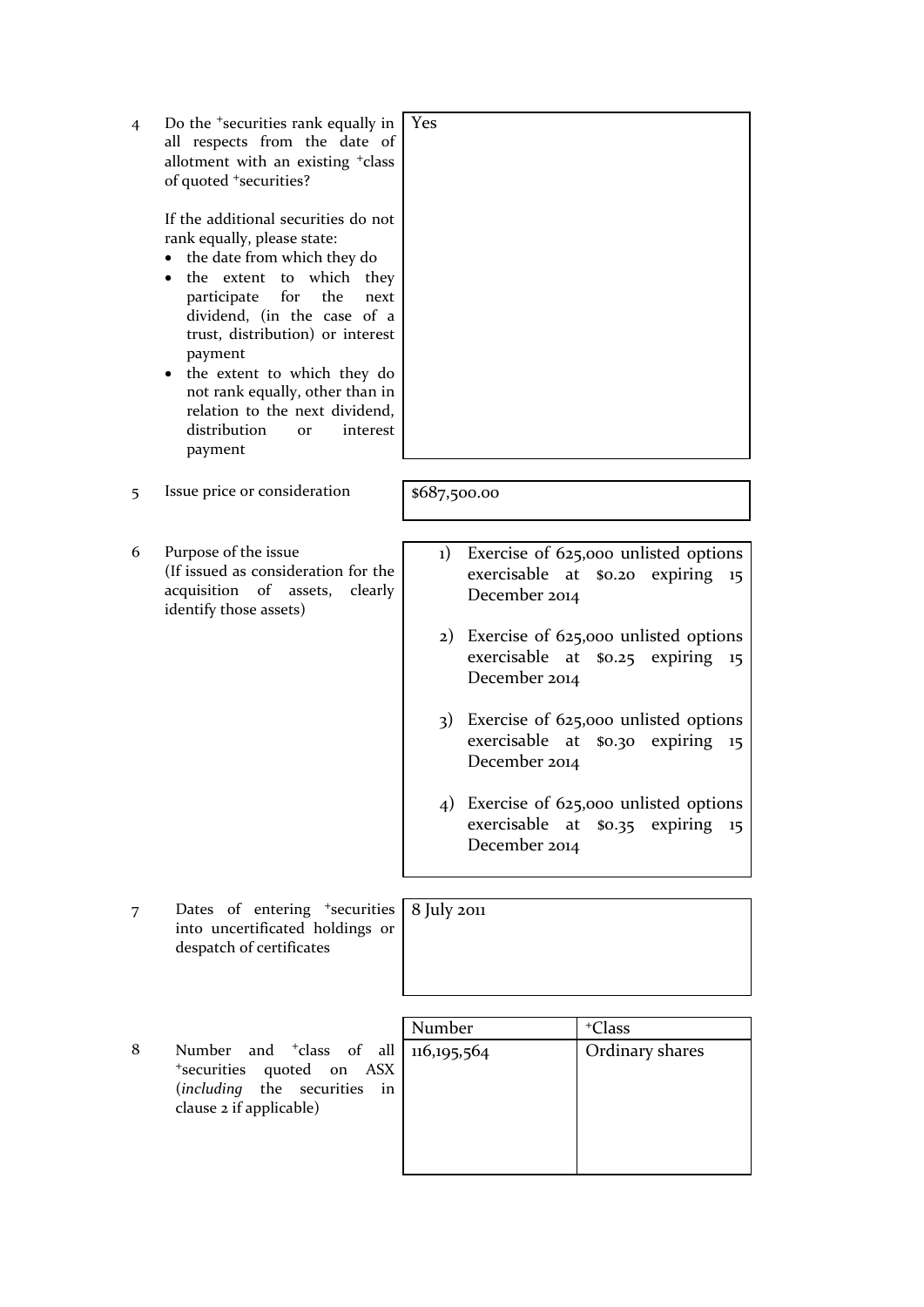|   |                                                                                                                                                   | Number    | <sup>+</sup> Class                                            |
|---|---------------------------------------------------------------------------------------------------------------------------------------------------|-----------|---------------------------------------------------------------|
| 9 | Number and <sup>+</sup> class<br>$\circ$ of<br>all<br>*securities not quoted on ASX<br>(including the securities<br>in<br>clause 2 if applicable) | 7,125,000 | Options exercisable<br>at \$0.20 expiring 22<br>January 2013  |
|   |                                                                                                                                                   | 7,500,000 | Options exercisable<br>at \$0.35 expiring 22<br>January 2013  |
|   |                                                                                                                                                   | 2,000,000 | Options exercisable<br>at \$0.20 expiring 11<br>March 2013    |
|   |                                                                                                                                                   | 3,000,000 | Options exercisable<br>at \$0.35 expiring 6<br>August 2013    |
|   |                                                                                                                                                   | 625,000   | Options exercisable<br>at \$0.20 expiring 15<br>December 2014 |
|   |                                                                                                                                                   | 625,000   | Options exercisable<br>at \$0.25 expiring 15<br>December 2014 |
|   |                                                                                                                                                   | 625,000   | Options exercisable<br>at \$0.30 expiring 15<br>December 2014 |
|   |                                                                                                                                                   | 625,000   | Options exercisable<br>at \$0.35 expiring 15<br>December 2014 |
|   |                                                                                                                                                   |           |                                                               |
|   |                                                                                                                                                   |           |                                                               |
|   | $\mathbf{1}$ $\mathbf{1}$ $\mathbf{1}$ $\mathbf{1}$<br>$\cdot$                                                                                    |           |                                                               |

10 Dividend policy (in the case of a N/Atrust, distribution policy) on the increased capital (interests)

<sup>+</sup> See chapter 19 for defined terms.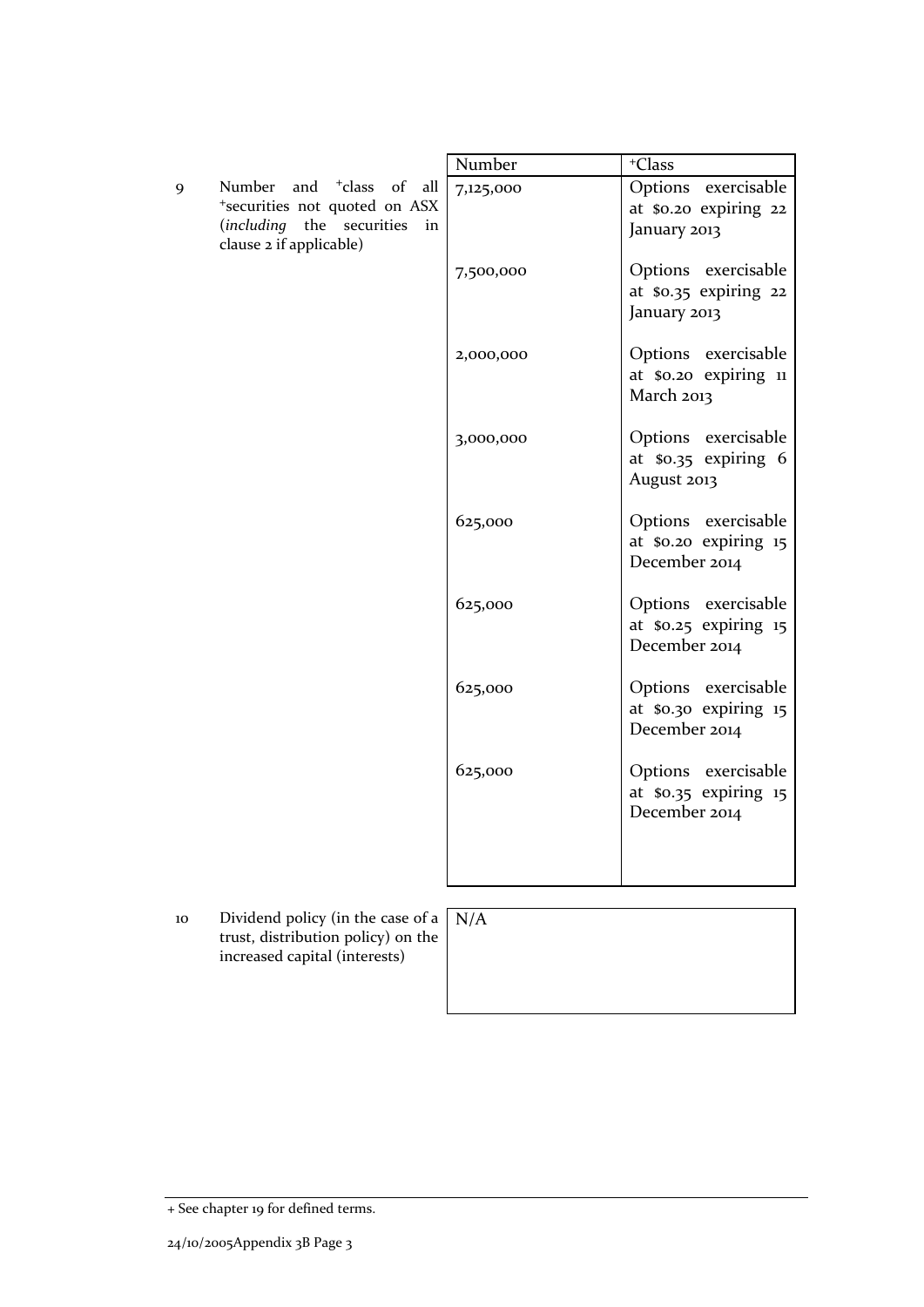## **Part 2 - Bonus issue or pro rata issue**

| 11      | security<br>holder<br>approval<br><i>ls</i><br>required?                                                                                                                                                          |  |
|---------|-------------------------------------------------------------------------------------------------------------------------------------------------------------------------------------------------------------------|--|
| 12      | Is the issue renounceable or non-<br>renounceable?                                                                                                                                                                |  |
| 13      | Ratio in which the <sup>+</sup> securities<br>will be offered                                                                                                                                                     |  |
| 14      | <sup>+</sup> Class of <sup>+</sup> securities to which the<br>offer relates                                                                                                                                       |  |
| $15 \,$ | +Record<br>date<br>determine<br>to<br>entitlements                                                                                                                                                                |  |
| 16      | different<br>Will<br>holdings<br>on<br>registers (or subregisters) be<br>aggregated<br>calculating<br>for<br>entitlements?                                                                                        |  |
| 17      | Policy for deciding entitlements<br>in relation to fractions                                                                                                                                                      |  |
| 18      | Names of countries in which the<br>entity has <sup>+</sup> security holders who<br>will not be sent new issue<br>documents<br>Note: Security holders must be told how their<br>entitlements are to be dealt with. |  |
|         | Cross reference: rule 7.7.                                                                                                                                                                                        |  |
| 19      | Closing date for receipt of<br>acceptances or renunciations                                                                                                                                                       |  |
| 20      | Names of any underwriters                                                                                                                                                                                         |  |
| 21      | Amount of any underwriting fee<br>or commission                                                                                                                                                                   |  |
| 22      | Names of any brokers to the<br>issue                                                                                                                                                                              |  |
| 23      | Fee or commission payable to<br>the broker to the issue                                                                                                                                                           |  |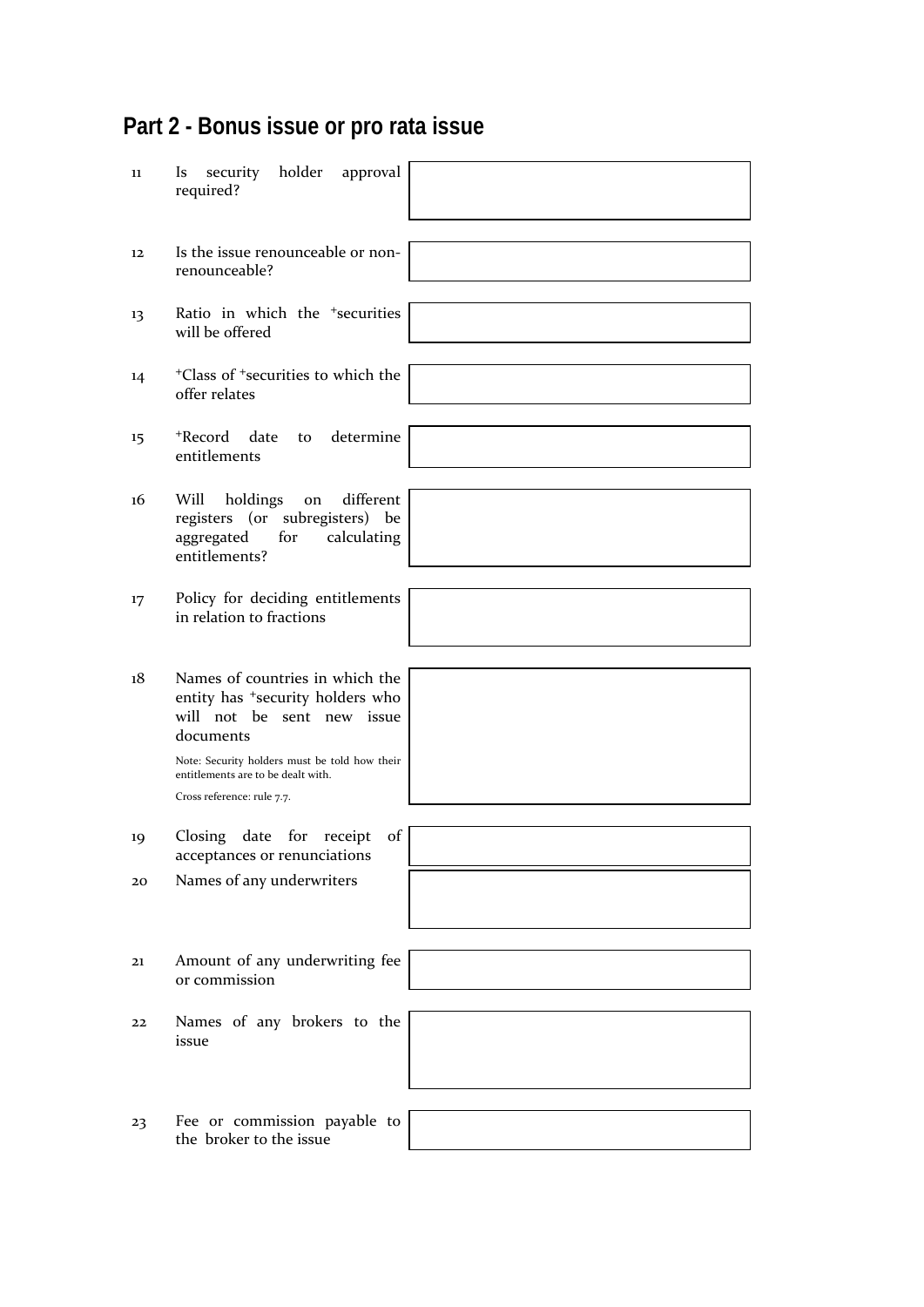- 30 How do <sup>+</sup>security holders sell their entitlements *in full* through
	- a broker?
	- 31 How do <sup>+</sup>security holders sell *part* of their entitlements through a broker and accept for the balance?
	- 32 How do <sup>+</sup>security holders dispose of their entitlements (except by sale through a broker)?

33 +Despatch date



- 25 If the issue is contingent on <sup>+</sup>security holders' approval, the date of the meeting
- 26 Date entitlement and acceptance form and prospectus or Product Disclosure Statement will be sent to persons entitled
- 27 If the entity has issued options, and the terms entitle option holders to participate on exercise, the date on which notices will be sent to option holders
- 28 Date rights trading will begin (if applicable)
- 29 Date rights trading will end (if applicable)

<sup>+</sup> See chapter 19 for defined terms.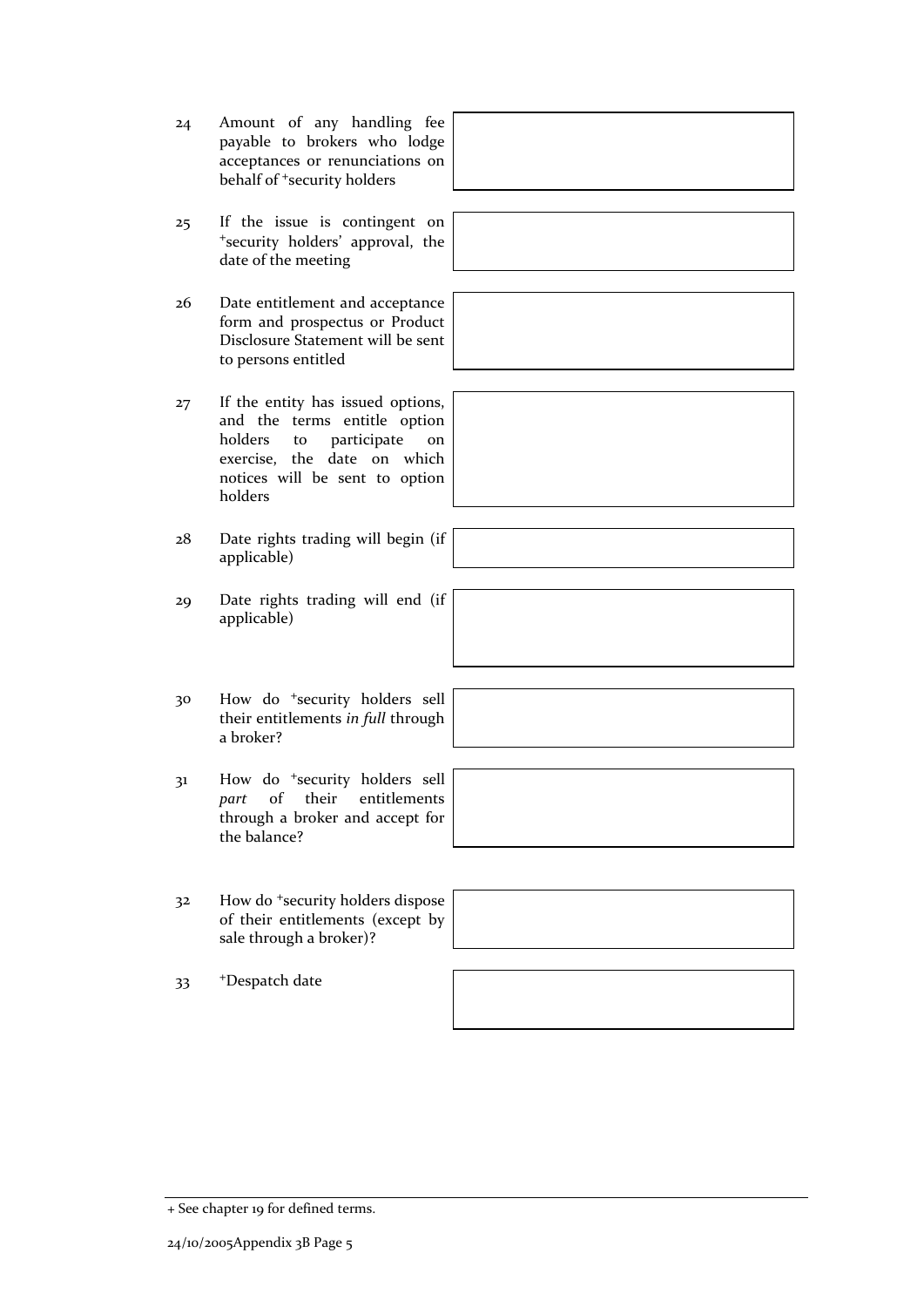## **Part 3 - Quotation of securities**

*You need only complete this section if you are applying for quotation of securities*



## **Entities that have ticked box 34(a)**

#### **Additional securities forming a new class of securities**

*Tick to indicate you are providing the information or documents*

| 35  | If the 'securities are 'equity securities, the names of the 20 largest holders of the<br>additional <sup>+</sup> securities, and the number and percentage of additional <sup>+</sup> securities<br>held by those holders                                           |
|-----|---------------------------------------------------------------------------------------------------------------------------------------------------------------------------------------------------------------------------------------------------------------------|
| -36 | If the <i>*securities</i> are <i>*equity</i> securities, a distribution schedule of the additional<br>*securities setting out the number of holders in the categories<br>$1 - 1,000$<br>$1,001 - 5,000$<br>$5,001 - 10,000$<br>10,001 - 100,000<br>100,001 and over |
| 37  | A copy of any trust deed for the additional +securities                                                                                                                                                                                                             |

## **Entities that have ticked box 34(b)**

- 38 Number of securities for which <sup>+</sup>quotation is sought
- 39 Class of <sup>+</sup>securities for which quotation is sought

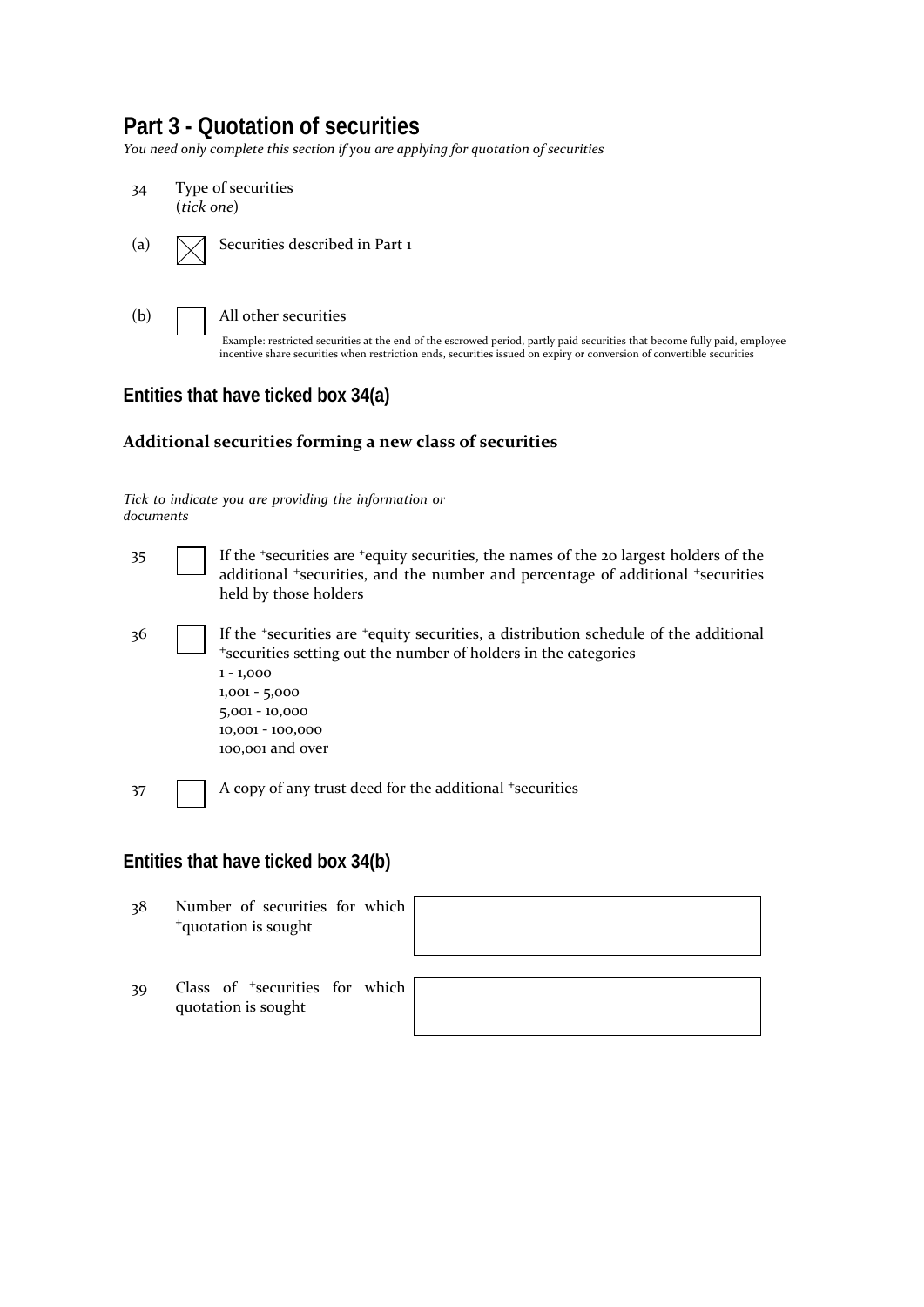40 Do the <sup>+</sup>securities rank equally in all respects from the date of allotment with an existing <sup>+</sup>class of quoted <sup>+</sup>securities?

> If the additional securities do not rank equally, please state:

- the date from which they do
- the extent to which they participate for the next dividend, (in the case of a trust, distribution) or interest payment
- the extent to which they do not rank equally, other than in relation to the next dividend, distribution or interest payment
- 41 Reason for request for quotation now

Example: In the case of restricted securities, end of restriction period

(if issued upon conversion of another security, clearly identify that other security)

42 Number and <sup>+</sup>class of all <sup>+</sup>securities quoted on ASX (*including* the securities in clause 38)

| Number | <sup>+</sup> Class |  |
|--------|--------------------|--|
|        |                    |  |
|        |                    |  |
|        |                    |  |
|        |                    |  |
|        |                    |  |

### **Quotation agreement**

- 1 <sup>+</sup>Quotation of our additional +securities is in ASX's absolute discretion. ASX may quote the +securities on any conditions it decides.
- 2 We warrant the following to ASX.
	- The issue of the +securities to be quoted complies with the law and is not for an illegal purpose.
	- There is no reason why those +securities should not be granted +quotation.

<sup>+</sup> See chapter 19 for defined terms.